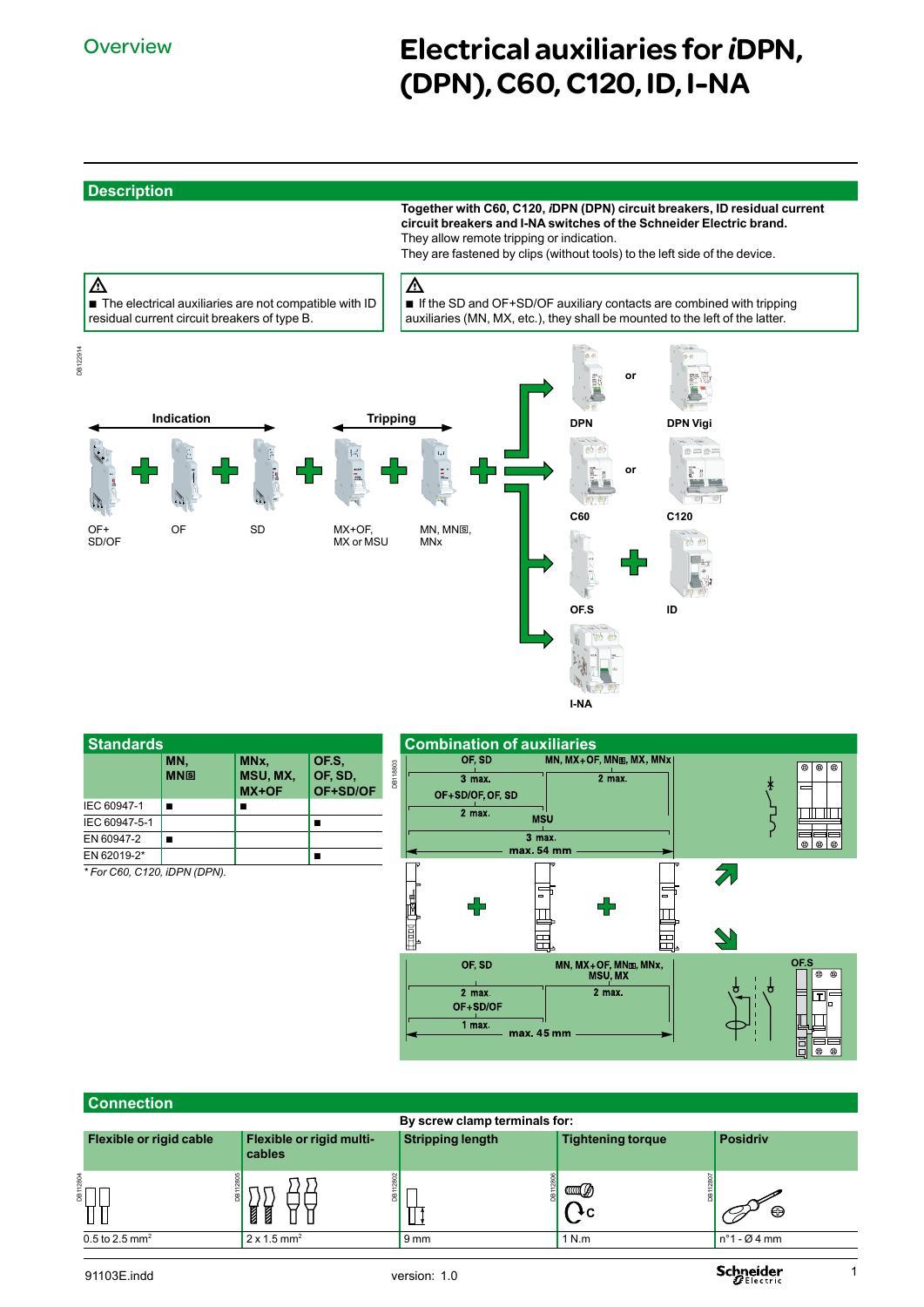## Electrical auxiliaries for *i*DPN, (DPN), C60, C120, ID, I-NA

| <b>Tripping</b>                                                                  |                 |                                                             |       |       |                                                                                                                                                                                                                                                                                              |                                  |                                     |                                                                                                                                                                                    |                                                                                                                                                                    |  |
|----------------------------------------------------------------------------------|-----------------|-------------------------------------------------------------|-------|-------|----------------------------------------------------------------------------------------------------------------------------------------------------------------------------------------------------------------------------------------------------------------------------------------------|----------------------------------|-------------------------------------|------------------------------------------------------------------------------------------------------------------------------------------------------------------------------------|--------------------------------------------------------------------------------------------------------------------------------------------------------------------|--|
|                                                                                  |                 | <b>MN</b>                                                   |       |       | <b>MNS</b>                                                                                                                                                                                                                                                                                   | <b>MNx</b>                       |                                     | <b>MSU</b>                                                                                                                                                                         |                                                                                                                                                                    |  |
|                                                                                  |                 | Undervoltage release                                        |       |       |                                                                                                                                                                                                                                                                                              |                                  | Release by OFF push button (PB)     | Voltage threshold release                                                                                                                                                          |                                                                                                                                                                    |  |
|                                                                                  |                 | Instantaneous<br>5d<br>$\frac{1}{2}$<br>$\sqrt{2}$<br>$\Xi$ |       |       | Delayed<br>$\Delta x^2$<br>$\sqrt{\frac{1}{2}}$<br>与                                                                                                                                                                                                                                         | $\overline{ }$<br>$\Xi$          |                                     | a.<br><b>Inch</b><br>-                                                                                                                                                             |                                                                                                                                                                    |  |
| <b>Use</b>                                                                       |                 |                                                             |       |       |                                                                                                                                                                                                                                                                                              |                                  |                                     |                                                                                                                                                                                    |                                                                                                                                                                    |  |
|                                                                                  |                 |                                                             |       |       | Emergency stop by OFF push button<br>Ensures the safety of power supply circuits for several<br>machines by preventing "uncontrolled" restarting                                                                                                                                             | $\vert$ Fail-safe emergency stop |                                     | Monitors the voltage between<br>neutral and phase conductors                                                                                                                       |                                                                                                                                                                    |  |
| <b>Function</b>                                                                  |                 |                                                             |       |       |                                                                                                                                                                                                                                                                                              |                                  |                                     |                                                                                                                                                                                    |                                                                                                                                                                    |  |
|                                                                                  |                 | its supply voltage is restored                              |       |       | ■ Controls tripping and opening of the device with which ■ Tripping auxiliary insensitive to power<br>it is combined when its supply voltage decreases<br>(between 70% and 35%). Prevents device reclosing until<br>$\blacksquare$ Time delay of 0.2<br>second on brownout<br>or voltage dip |                                  |                                     | combined, in the event that the<br>(loss of neutral).<br>For a four-phase network, use<br>three MSU tripping auxiliaries<br>$\sqrt{\blacksquare}$ Tripping<br>voltage:<br>275 V AC | Switches off the power supply by<br>opening the device with which it is<br>phase/neutral voltage is exceeded<br>$\vert$ Tripping<br>voltage:<br>$255 \text{ V}$ AC |  |
| Cat. no                                                                          |                 | 26960                                                       | 26961 | 26959 | 26963                                                                                                                                                                                                                                                                                        | $ 26969\rangle$                  | $\sqrt{26977^*}$ 26971 26991* 26979 |                                                                                                                                                                                    | 26479                                                                                                                                                              |  |
| <b>Technical data</b>                                                            |                 |                                                             |       |       |                                                                                                                                                                                                                                                                                              |                                  |                                     |                                                                                                                                                                                    |                                                                                                                                                                    |  |
| Control voltage                                                                  |                 | VAC 220240 48                                               |       | 115   | 220240                                                                                                                                                                                                                                                                                       | 230                              | 400                                 | 230                                                                                                                                                                                |                                                                                                                                                                    |  |
|                                                                                  | V <sub>DC</sub> |                                                             | 48    |       |                                                                                                                                                                                                                                                                                              |                                  |                                     |                                                                                                                                                                                    |                                                                                                                                                                    |  |
| Operating<br>frequency                                                           | Hz              | 50/60                                                       |       | 400   | 50/60                                                                                                                                                                                                                                                                                        |                                  |                                     |                                                                                                                                                                                    |                                                                                                                                                                    |  |
| Red mechanical indicator On front face                                           |                 |                                                             |       |       |                                                                                                                                                                                                                                                                                              |                                  |                                     |                                                                                                                                                                                    |                                                                                                                                                                    |  |
| Test button<br>Width in 9 mm modules<br>Auxiliary contact<br>(breaking capacity) |                 | I٥                                                          |       |       |                                                                                                                                                                                                                                                                                              |                                  |                                     |                                                                                                                                                                                    |                                                                                                                                                                    |  |
| Operating                                                                        | ∣°C             | $-25+50$                                                    |       |       |                                                                                                                                                                                                                                                                                              |                                  |                                     |                                                                                                                                                                                    |                                                                                                                                                                    |  |
| temperature<br>Storage<br>temperature                                            | $\circ$ C       | $-40+85$                                                    |       |       |                                                                                                                                                                                                                                                                                              |                                  |                                     |                                                                                                                                                                                    |                                                                                                                                                                    |  |
| <b>Wiring diagrams</b>                                                           |                 |                                                             |       |       |                                                                                                                                                                                                                                                                                              |                                  |                                     |                                                                                                                                                                                    |                                                                                                                                                                    |  |
|                                                                                  |                 |                                                             |       |       |                                                                                                                                                                                                                                                                                              | $E_2$ $N_{1}N_{2}$               |                                     | U>><br>O O<br>N l/l1/l2/l3                                                                                                                                                         |                                                                                                                                                                    |  |
|                                                                                  |                 |                                                             |       |       | * Tripping auxiliaries MNx ref. 26977 and 26991 are specific for C60 circuit breakers.                                                                                                                                                                                                       |                                  |                                     |                                                                                                                                                                                    |                                                                                                                                                                    |  |

 $\overline{2}$